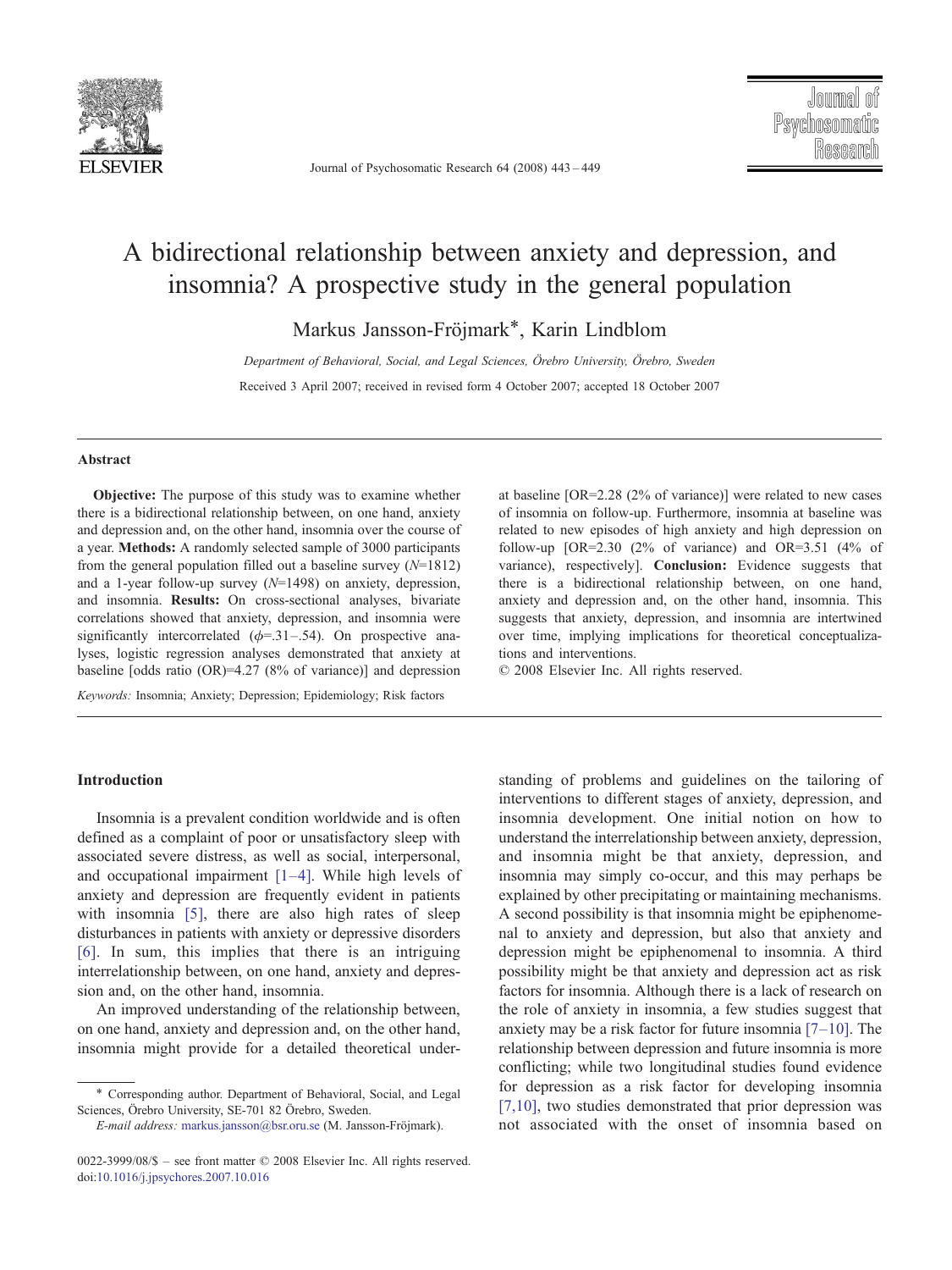retrospective reports [\[8,9\].](#page-5-0) A final possibility is that insomnia may act as a risk factor for anxiety and depression [\[11\]](#page-5-0). This notion has been the subject of several studies, and review articles show that insomnia is consistently related to the development of anxiety and depressive disorders [12–[14\]](#page-5-0).

The literature thus points towards an enticing association between, on one hand, anxiety and depression and, on the other hand, insomnia. A critical question would be: Is there a bidirectional relationship between anxiety and depression, and insomnia? In theoretical terms, this would imply that the association between, on one hand, anxiety and depression and, on the other hand, insomnia is not simply a cause–effect relationship, but instead a complex bidirectional one, where anxiety and depression influence insomnia, or vice versa. Although the possibility of a bidirectional relationship has been examined retrospectively in two studies in the community [\[8,9\],](#page-5-0) no longitudinal study in the general population has yet specifically explored the notion of a bidirectional relationship between anxiety and depression, and insomnia.

A number of methodological problems have hindered progress in the area as a whole. An initial problem is the almost exclusive use of patient samples, cross-sectional designs, and retrospective reports despite the methodological problems involved. Prospective designs with nonclinical samples are thus warranted, since they allow for stronger conclusions to be drawn. A second problem is that previous research has almost exclusively focused on persistent conditions rather than on the development of a new episode of such problems. Studying persistent conditions provides information that may only be relevant to the maintenance of the problems, while examining the development of new episodes might shed light on the development of the conditions. A final problem is related to the definitions of anxiety, depression, and insomnia. Instruments that are applicable in the general population and measurements that do not include sleep difficulties as part of the definitions of anxiety and depression are needed. The present study will thus untangle the bidirectional relationship between, on one hand, anxiety and depression and, on the other hand, insomnia using a prospective design in the general population, the occurrence of preexisting problems, the etiology of new problem episodes, and adequate psychometric instruments.

# Aim of this study

The purpose of the current investigation was to investigate whether there is a bidirectional relationship between, on one hand, anxiety and depression and, on the other hand, insomnia over the course of a year.

## Method

## Overview of the design

This prospective study was carried out in the general population. On cross-sectional analyses, bivariate correla-

| Table 1                                                            |  |  |  |  |
|--------------------------------------------------------------------|--|--|--|--|
| Demographic parameters at baseline for the 1498 study participants |  |  |  |  |

| Parameter                                  | Values  |
|--------------------------------------------|---------|
| Age in years [mean (S.D.)]                 | 42 (12) |
| Gender: female (%)                         | 55      |
| Civil status: married or cohabiting $(\%)$ | 72      |
| Occupational status $(\%)$                 |         |
| Employed                                   | 80      |
| Unemployed                                 | 6       |
| <b>Students</b>                            | 8       |
| On sick leave or pension                   | 6       |
| Highest education $(\%)$                   |         |
| Compulsory school                          | 22      |
| High school                                | 44      |
| College or university                      | 30      |
| Other                                      | 4       |

tions between anxiety, depression, and insomnia were examined. In addition, prospective analyses of bidirectional interrelationships were performed over the course of a year. The Örebro Hospital's Board on Research Ethics approved this study.

#### Participants

The study is a population-based investigation of a random sample of 3000 residents aged 20–60 years from Örebro County, Sweden. The broader aim of the investigation was to examine burnout and its risk factors, cross-sectionally and prospectively, with a 1-year follow-up [\[15\].](#page-5-0) At the time of the data collection for this study, Örebro County had roughly 270,000 residents, and the sample consisting of 3000 individuals thus constituted slightly more than 1% of the county's population. The sample was obtained from the county's public register via simple random sampling. In these registers, all individuals registered in Sweden at a given point in time are listed. The age range used in this study, 20– 60 years, was chosen to represent the adult population.

The inclusion criterion for this study was the return of both the baseline questionnaire and the 1-year follow-up questionnaire. Of the 3000 participants who were eligible for this study, 1812 (60%) participants returned the baseline questionnaire. The attrition analysis of 1188 baseline nonresponders (based on age and gender) that was carried out in the project is described in detail elsewhere [\[15\]](#page-5-0). In sum, the analysis showed that increasing age and more women were associated with completion of the questionnaires, thus indicating a response bias. While the responders' mean age was 41.3 years (S.D.=11.7) and 53% were women, the nonresponders' mean age was 38.8 years (S.D.=11.8) and 43% were women. Of the 1812 individuals who returned the baseline questionnaire, 1498 (83%) also returned the followup questionnaire. Thus, 1498 individuals fulfilled the criterion for this study. The descriptive statistics for the study participants are presented in Table 1.

The study participants resembled relatively well the 20- to 60-year-olds in the general population in Örebro County. For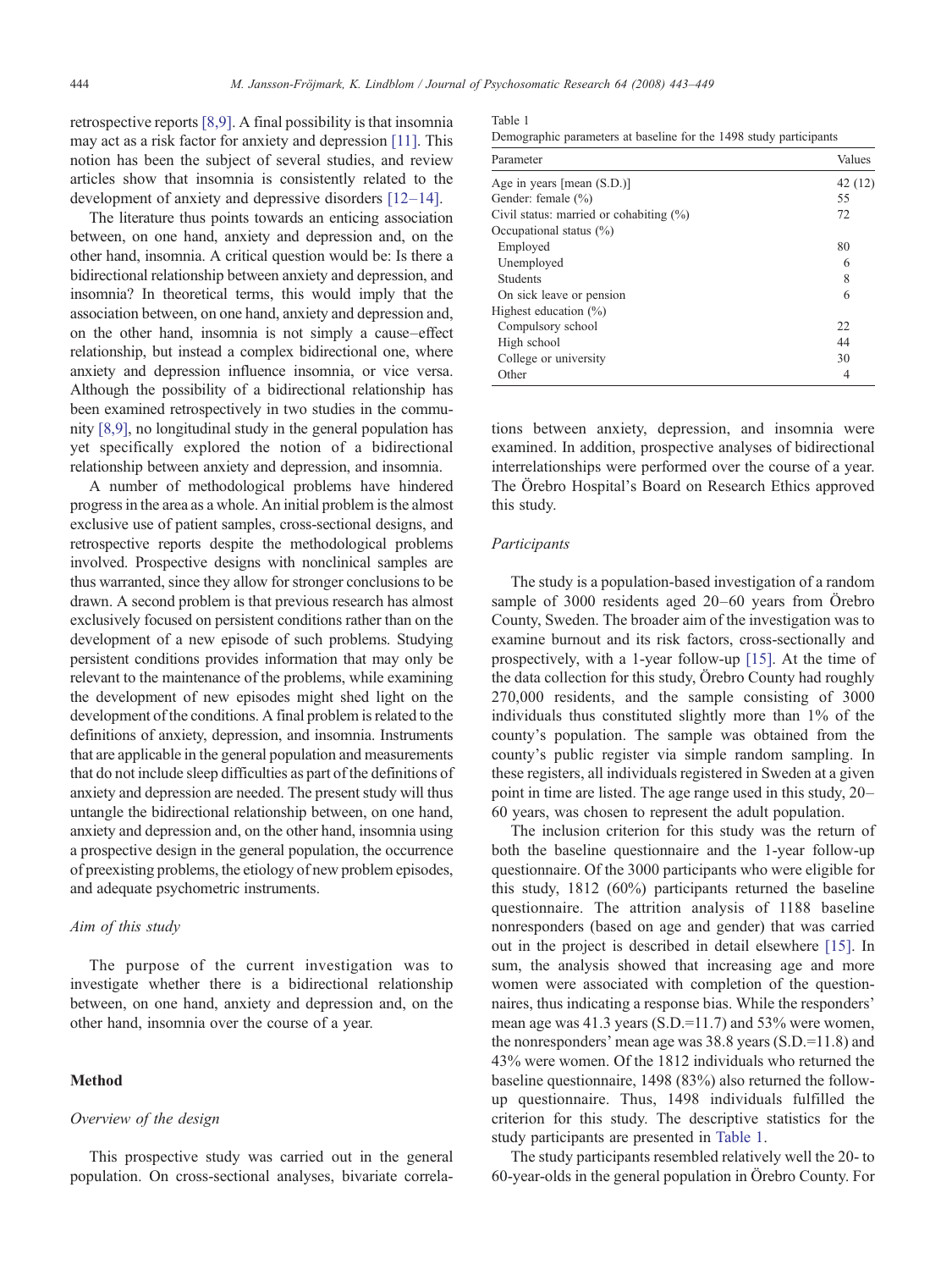the entire population of 20- to 60-year-olds in Örebro County consisting of approximately 150,000 individuals, the mean age was 42 years, 52% were women, and 69% reported being married or cohabiting. Of all 20- to 60-year-olds in the county, occupational status was as follows: 82% were employed, 4% were unemployed, 7% were students, and 7% were on sick leave or pension. Finally, 19% reported compulsory school as their highest level of education, 47% reported high school as their highest level of education, 28% reported college or university as their highest level of education, and 6% reported other education as their highest level of education.

## Procedure

A questionnaire, along with a letter of introduction, information about the project, and a stamped return envelope, was mailed to the random sample. If a response was not received within 2 weeks, a reminder was sent. If an additional 2 weeks elapsed without a response, a second reminder, together with a new questionnaire, was mailed. Individuals who had returned the baseline questionnaire were also sent a follow-up questionnaire 1 year after the mailing of the baseline questionnaire. Again, reminders were sent if a response was not obtained after 2 weeks.

# Measures

The questionnaire was based on existing and validated surveys, and was constructed to assess a number of factors, including demographic variables, anxiety, depression, and sleep. The following demographic parameters were assessed: age, gender, civil status (married or cohabiting, living alone), level of education (compulsory school, high school, college or university), and occupational status (employed, unemployed, student, on sick leave or pension).

To assess anxiety and depression, the Hospital Anxiety and Depression Scale (HADS) was used [\[16,17\]](#page-5-0). HADS is a self-rating scale with 14 questions in which the severity of anxiety and depression is rated on 4-point scales (score range, 0–21). To detect a possible case of anxiety or depression, dichotomization, a procedure often used in research, was performed: a score of ≤7 indicates a noncase, and a score of  $\geq$ 8 indicates a definite case [\[16\].](#page-5-0) This cutoff was determined based on a review concluding that, when comparisons were made with a structured or a semistructured diagnostic interview, an optimal balance between sensitivity and specificity was achieved with caseness defined by a score of  $\geq$ 8 on both subscales, resulting in sensitivities and specificities of approximately 0.80 for both subscales [\[18\].](#page-5-0)

Items concerning sleep were taken from the Basic Nordic Sleep Questionnaire [\[19\]](#page-5-0) and the Uppsala Sleep Inventory [\[20,21\]](#page-6-0). The items assessed the perception of sleep difficulty for three nights or more per week during the past 3 months, difficulty initiating sleep, and difficulty maintaining sleep. The question "Have you had problems sleeping during the past 3 months?" was used, with a "no–yes" response alternative. If a "yes" response was reported, the participant was asked to assess how many nights per week this had occurred during the past 3 months. Furthermore, these two questions were used: "On average, how many minutes are you awake before you fall asleep?" and "On average, if you wake up at night, how many minutes are you awake?" The measures employ a definition of insomnia that is appropriate for epidemiological studies and considered to be psychometrically sound [\[21\]](#page-6-0). Given that there is yet no consensus on how to define insomnia, the definition of insomnia in this study was based on several diagnostic systems (e.g., Diagnostic and Statistical Manual of Mental Disorders and International Classification of Sleep Disorders). In this study, insomnia was thus defined as reporting a sleep problem for three nights or more per week during the past 3 months and difficulty initiating or maintaining sleep ( $\geq$ 30 min on sleepinitiation difficulties or sleep-maintenance difficulties).

#### Statistical analysis

The data were first summarized to provide descriptive statistics. The following variables were categorized: anxiety (low–high), depression (low–high), and insomnia (no–yes). To investigate the bivariate relationships between anxiety (low–high) and depression (low–high), and insomnia (no– yes) at baseline and at 1-year follow-up, correlational analyses  $(φ)$  were used. To explore the bidirectional relationships between, on one hand, anxiety and depression and, on the other hand, insomnia over the course of a year, four stepwise logistic regression analyses were executed. Odds ratios (ORs) are presented with 95% confidence intervals (95% CIs). Wald statistic and Nagelkerke  $R^2$  are also reported for the stepwise logistic regression analysis. A P level of .05 was employed for two-tailed tests.

# **Results**

# Anxiety, depression, and insomnia: descriptive statistics at baseline and on follow-up

The descriptive statistics at baseline and at 1-year followup concerning the number and percentage of participants fulfilling the criteria for anxiety (low–high), depression (low–high), and insomnia (no–yes) are presented in [Table 2.](#page-3-0) Among 873 participants reporting low anxiety at baseline, the mean age was 41.9 years and 51% were women. In the group consisting of 625 individuals fulfilling the criteria for high anxiety at baseline, the mean age was 42.1 years and 62% were women. Among 1082 participants reporting low depression at baseline, the mean age was 41.2 years and 54% were women. In the group consisting of 416 individuals fulfilling the criteria for high depression at baseline, the mean age was 44.0 years and 60% were women. At baseline, 798 individuals (53%) fulfilled the criteria for both low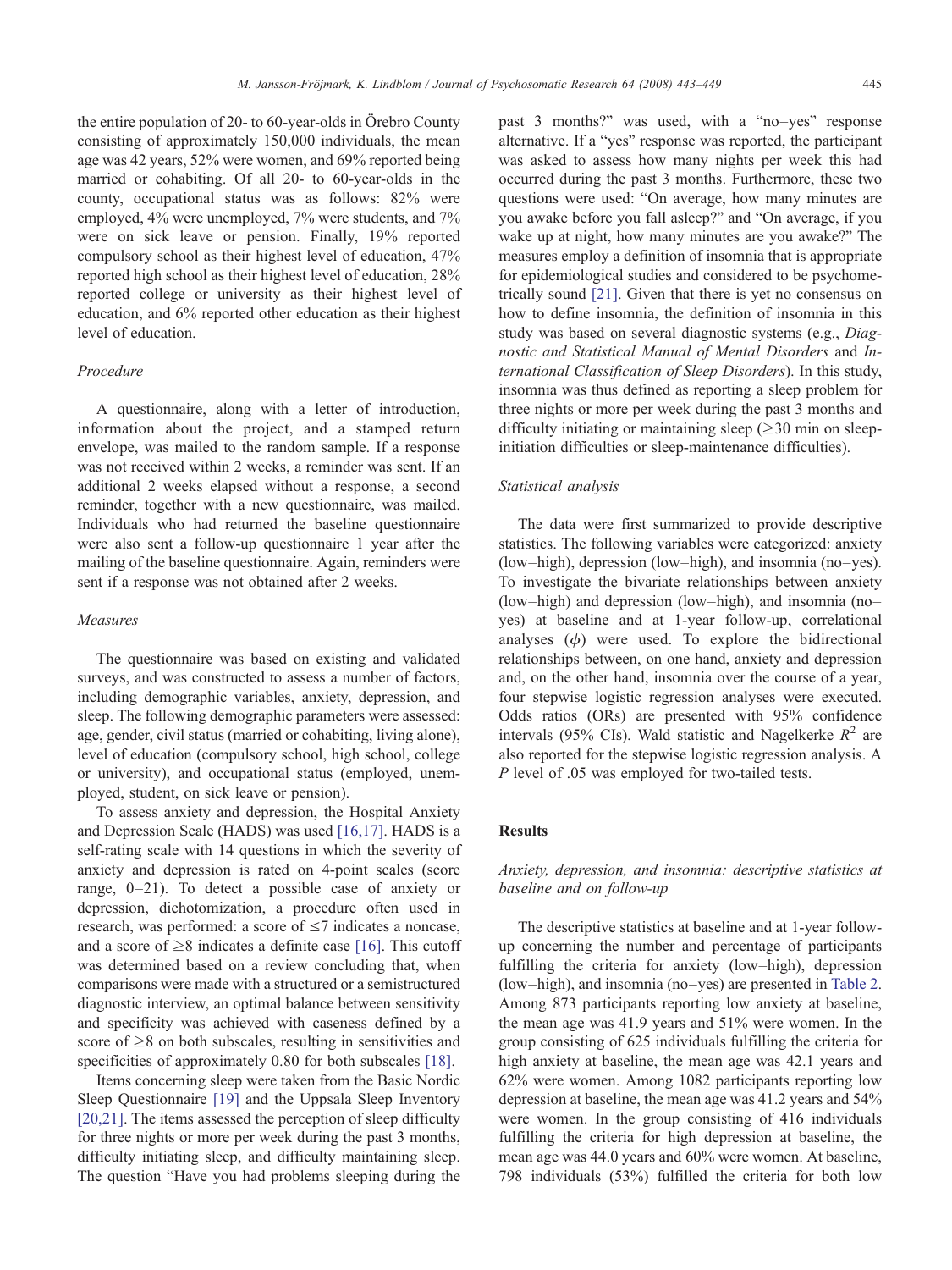#### <span id="page-3-0"></span>Table 2

Descriptive statistics at baseline and at 1-year follow-up for the 1498 study participants: number and percentage of participants fulfilling the criteria for anxiety (low–high), depression (low–high), and insomnia (no–yes)

|                         |                | <b>Baseline</b> |               | 1-year<br>follow-up |               |
|-------------------------|----------------|-----------------|---------------|---------------------|---------------|
|                         |                | n               | $\frac{0}{0}$ | $\boldsymbol{n}$    | $\frac{0}{0}$ |
| Anxiety <sup>a</sup>    | Low            | 873             | 58            | 936                 | 62            |
|                         | High           | 625             | 42            | 562                 | 38            |
| Depression <sup>b</sup> | Low            | 1082            | 72            | 1093                | 73            |
|                         | High           | 416             | 28            | 405                 | 27            |
| Insomnia <sup>c</sup>   | N <sub>0</sub> | 1273            | 85            | 1281                | 86            |
|                         | Yes            | 225             | 15            | 217                 | 14            |

<sup>a</sup> Low anxiety: score of  $\leq$ 7 on the HADS anxiety subscale; high anxiety: score of  $\geq$ 8 on the HADS anxiety subscale.<br><sup>b</sup> Low depression: score of  $\leq$ 7 on the HADS depression subscale; high

depression: score of ≥8 on the HADS depression subscale.

<sup>c</sup> Sleep problem for three nights or more per week during the past 3 months and difficulty initiating or maintaining sleep ( $\geq$ 30 min on sleepinitiation difficulties or sleep-maintenance difficulties).

anxiety and low depression, and 341 (23%) fulfilled the criteria for both high anxiety and high depression.

Among the 936 participants reporting low anxiety at 1-year follow-up, the mean age was 42.1 years and 53% were women. In the group consisting of 562 individuals fulfilling the criteria for high anxiety on follow-up, the mean age was 41.9 years and 60% were women. Among the 1093 participants reporting low depression on followup, the mean age was 41.2 years and 55% were women. In the group consisting of 405 individuals fulfilling the criteria for high depression on follow-up, the mean age was 44.2 years and 58% were women. On follow-up, 857 individuals (57%) fulfilled the criteria for both low anxiety and low depression, and 326 (22%) fulfilled the criteria for both high anxiety and high depression.

Among 1273 participants reporting no insomnia at baseline, the mean age was 41.6 years and 54% were women. In the group consisting of 225 individuals fulfilling the criteria for insomnia at baseline, the mean age was

Table 3

Bivariate relationships for the 1498 study participants between anxiety (low–high), depression (low–high), and insomnia (no–yes) at baseline (below the diagonal) and at 1-year follow-up (above the diagonal): phi correlational analyses

|                         | Anxiety <sup>a</sup> | Depression <sup>b</sup> | Insomnia <sup>c</sup> |  |
|-------------------------|----------------------|-------------------------|-----------------------|--|
| Anxiety <sup>a</sup>    |                      | $.54*$                  | $.35*$                |  |
| Depression <sup>b</sup> | $.51*$               |                         | $.32*$                |  |
| Insomnia <sup>c</sup>   | $33*$                | $32*$                   |                       |  |

<sup>a</sup> Low anxiety: score of  $\leq$ 7 on the HADS anxiety subscale; high anxiety: score of ≥8 on the HADS anxiety subscale.

 $<sup>b</sup>$  Low depression: score of  $\leq$ 7 on the HADS depression subscale; high</sup> depression: score of  $\geq$ 8 on the HADS depression subscale. <sup>c</sup> Sleep problem for three nights or more per week during the past

3 months and difficulty initiating or maintaining sleep (≥30 min on sleepinitiation difficulties or sleep-maintenance difficulties).

⁎ Significant at the .01 level.

43.5 years and 67% were women. Among the 1281 participants reporting no insomnia at 1-year follow-up, the mean age was 41.5 years and 54% were women. In the group consisting of 217 individuals fulfilling the criteria for insomnia on follow-up, the mean age was 44.3 years and 65% were women.

# Anxiety, depression, and insomnia: bivariate correlations at baseline and on follow-up

The bivariate relationships between anxiety (low–high) and depression (low–high), and insomnia (no–yes) at baseline and at 1-year follow-up are shown in Table 3. The table depicts that anxiety, depression, and insomnia were significantly intercorrelated. In addition, when comparing the baseline and follow-up correlations, the strength of the relationships was found to be consistent over time.

# Bidirectional relationships between anxiety and depression, and insomnia: prospective analyses

The results of four stepwise logistic regression analyses concerning the bidirectional relationships between anxiety and depression, and insomnia are displayed in Table 4. In the first analysis, anxiety at baseline (low–high), age, and gender were used as predictor variables, and insomnia on follow-up (new case–no new case) was used as outcome variable. The analysis employing the 1273 individuals who had no insomnia at baseline showed that only high anxiety at baseline was significantly associated with insomnia on follow-up. In the second analysis  $(n=1273)$ , depression at baseline (low–high), age, and gender were used as the

Table 4

Prospective analyses of the bidirectional relationships between anxiety and depression, and insomnia over the course of a year: stepwise logistic regression analyses

|                                                                                     |                                                                                         | <b>OR</b> | 95% CI          | Wald  | $R^2$ |
|-------------------------------------------------------------------------------------|-----------------------------------------------------------------------------------------|-----------|-----------------|-------|-------|
|                                                                                     | Outcome variable: insomnia <sup>a</sup> on follow-up (no: $n=1194$ ; yes: $n=79$ )      |           |                 |       |       |
| Anxiety <sup>b</sup>                                                                | Low $(n=873)$ 1.00                                                                      |           |                 |       | .08   |
|                                                                                     | High $(n=625)$ 4.27                                                                     |           | $2.63 - 6.94*$  | 34.42 |       |
| Outcome variable: insomnia <sup>a</sup> on follow-up (no: $n=1194$ ; yes: $n=79$ )  |                                                                                         |           |                 |       |       |
|                                                                                     | Depression <sup>c</sup> Low $(n=1082)$                                                  | 1.00      |                 |       | .02   |
|                                                                                     | High $(n=416)$ 2.28                                                                     |           | $1.41 - 3.68$ * | 11.35 |       |
| Outcome variable: anxiety <sup>b</sup> on follow-up (low: $n=767$ ; high: $n=106$ ) |                                                                                         |           |                 |       |       |
| Insomnia <sup>a</sup>                                                               | No $(n=1273)$                                                                           | 1.00      |                 |       | .02   |
|                                                                                     | Yes $(n=225)$                                                                           | 2.30      | $1.10 - 4.82*$  | 4.86  |       |
|                                                                                     | Outcome variable: depression $\textdegree$ on follow-up (low: $n=951$ ; high: $n=131$ ) |           |                 |       |       |
| Insomnia <sup>a</sup>                                                               | No $(n=1273)$                                                                           | 1.00      |                 |       | .04   |
|                                                                                     | Yes $(n=225)$                                                                           | 3.51      | $2.11 - 5.83*$  | 23.40 |       |

The final solutions and significant variables are presented.

<sup>a</sup> Sleep problem for three nights or more per week during the past 3 months and difficulty initiating or maintaining sleep (≥30 min on sleepinitiation difficulties or sleep-maintenance difficulties).

<sup>b</sup> Low anxiety: score of  $\leq$ 7 on the HADS anxiety subscale; high anxiety: score of  $\geq$ 8 on the HADS anxiety subscale. c Low depression: score of  $\leq$ 7 on the HADS depression subscale; high

depression: score of ≥8 on the HADS depression subscale.

⁎ Significant at the .01 level.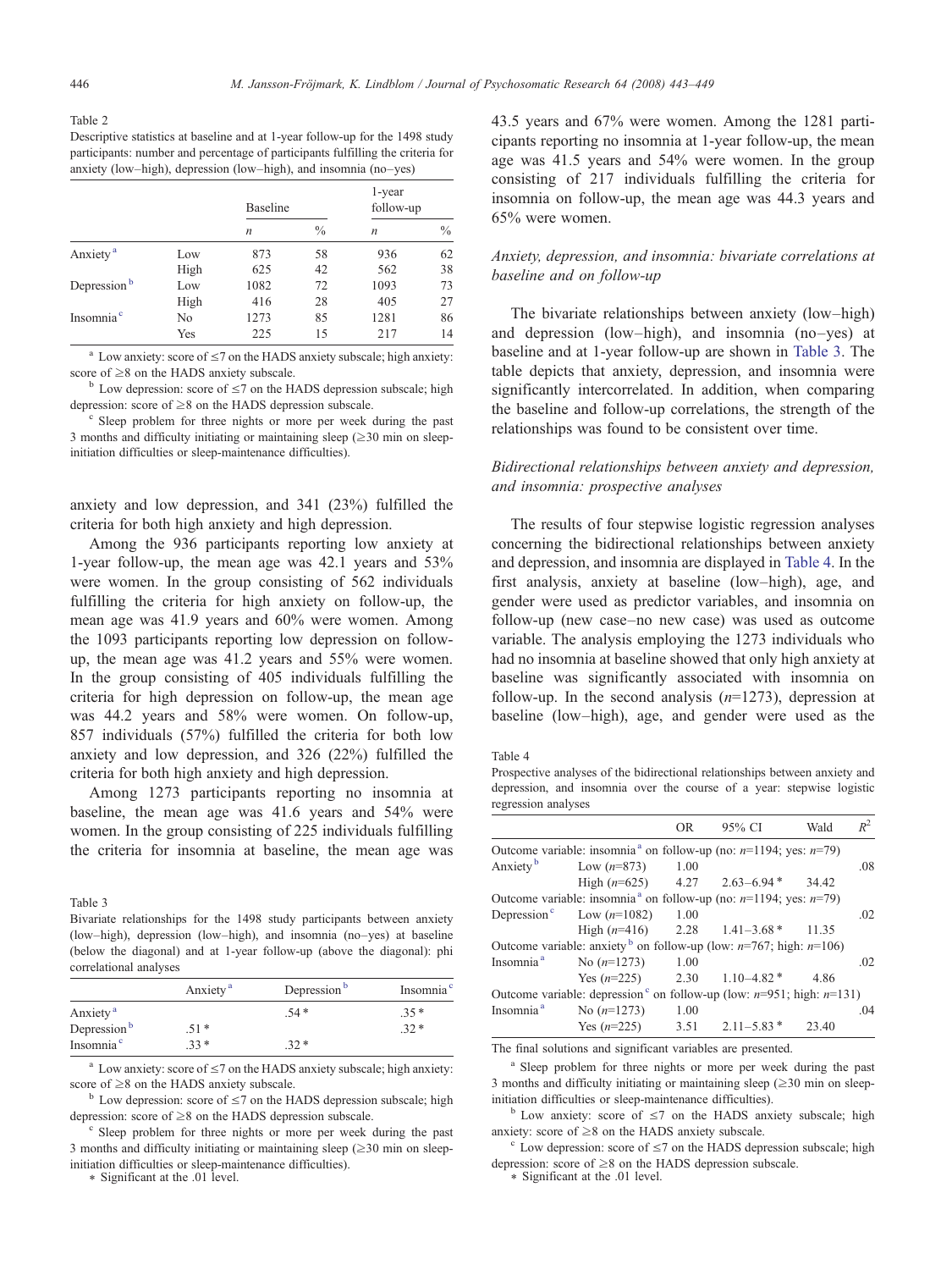predictor variables, and insomnia on follow-up (new case– no new case) was used as the outcome variable. High depression at baseline was the only factor that was significantly associated with insomnia on follow-up.

In the third analysis, insomnia at baseline (no–yes), age, and gender were employed as the predictor variables, and anxiety on follow-up was employed as the outcome variable. The analysis using the 873 participants with low anxiety at baseline demonstrated that only insomnia at baseline (yes) was significantly associated with high anxiety on follow-up. In the fourth analysis, insomnia at baseline (no–yes), age, and gender were used as the predictor variables, and depression on follow-up was used as the outcome variable. The results of the analysis employing the 1082 participants with low depression at baseline showed that only insomnia at baseline (yes) was significantly associated with high depression on follow-up.

# **Discussion**

The results of this study suggest that there is a bidirectional relationship between, on one hand, anxiety and depression and, on the other hand, insomnia over the course of a year. Both anxiety and depression were related to future insomnia, and insomnia was related to future high anxiety and future high depression. Of anxiety and depression, anxiety was the most prominent mechanism in explaining future insomnia [OR=4.27 (8% of variance)], and the results showed also that insomnia had a stronger predictive power in relation to future depression [OR=3.51  $(4\% \text{ of variance})$ ] compared to future anxiety [OR=2.30 (2%) of variance)]. Anxiety and depression, and insomnia are thus bidirectionally related over time, which may ultimately have theoretical and clinical implications.

The unique features of the present study were that the nature of the bidirectional relationship was examined using a prospective design in the general population and the etiology of new episodes of high anxiety, high depression, and insomnia. One advantage with a prospective design is that it is possible to draw stronger conclusions about the relationship compared with cross-sectional investigations and retrospective reports. Since associations between, on one hand, anxiety and depression and, on the other hand, insomnia could be biased towards stronger relationships in patient samples, which may not be representative of the population as a whole, a general population sample is a methodological strength. In addition, use of retrospective reports to examine the bidirectional relationship between, on one hand, anxiety and depression and, on the other hand, insomnia is not optimal for several reasons (e.g., recall bias). Previous research has almost exclusively focused on persistent conditions (i.e., anxiety, depression, and insomnia) rather than on the development of a new episode of such problems. One advantage with exploring the onset of new problem episodes is that it provides information on the development of the conditions.

The findings of this study are in parallel with and extend previous research on the bidirectional relationship between anxiety and depression, and insomnia. Two retrospective investigations [\[8,9\]](#page-5-0) and two prospective studies [\[7,10\]](#page-5-0) have previously investigated the direction of risk between, on one hand, anxiety and depression and, on the other hand, insomnia. The results from this study, in combination with evidence from previous research, suggest clearly that anxiety may be a risk factor for future insomnia, but also that insomnia may increase the risk for future anxiety [7–[10,14\].](#page-5-0) Findings are also consistent as to whether insomnia may be a risk factor for future depression [\[12](#page-5-0)–14]; congruous results show that insomnia increases the risk of developing depression. Earlier studies on the direction of risk between depression and insomnia are somewhat more conflicting. While this study and two previous prospective studies [\[7,10\]](#page-5-0) suggest that depression may act as a risk factor for future insomnia, two retrospective studies [\[8,9\]](#page-5-0) indicate that depression is not associated with the risk of developing insomnia in the future. Overall, evidence on whether depression is a risk factor for future insomnia is thus not clear. The discrepancy across studies on the association between depression and future insomnia may possibly be a result of differences in the measures employed or in the use of insomnia criteria in different studies. Although data from psychobiological studies suggest a strong bidirectional relationship between sleep, sleep alterations, and depression [\[22\],](#page-6-0) further longitudinal research is warranted to provide clarity. Overall, continued research is needed to improve the theoretical understanding of the bidirectional relationship between, on one hand, anxiety and depression and, on the other hand, insomnia.

Given that anxiety, depression, and insomnia seem to be intertwined over time, this has implications for theoretical conceptualizations of the problems at hand. On a conceptual level, several cognitive–behavioral models of the maintenance of insomnia emphasize that anxiety, depression, and insomnia are indeed related over time [23–[25\].](#page-6-0) The findings of this study offer empirical support for extant models of insomnia, since a bidirectional relationship between, on one hand, anxiety and depression and, on the other hand, insomnia was demonstrated. It is also important to underscore that the results indicated that the association does not seem to be a simple cause–effect relationship where anxiety and depression influence insomnia or vice versa, but is instead a complex bidirectional association where anxiety and depression may have an effect on insomnia or vice versa. The data would thus be congruent with the idea that both anxiety and depression or insomnia could start a negative spiral where one enhances the other.

Since the findings of this study and of previous investigations suggest that the nature of the relationship between, on one hand, anxiety and depression and, on the other hand, insomnia is bidirectional, this also has implications for clinical interventions. If the directional associations found here and elsewhere represent some aspect of the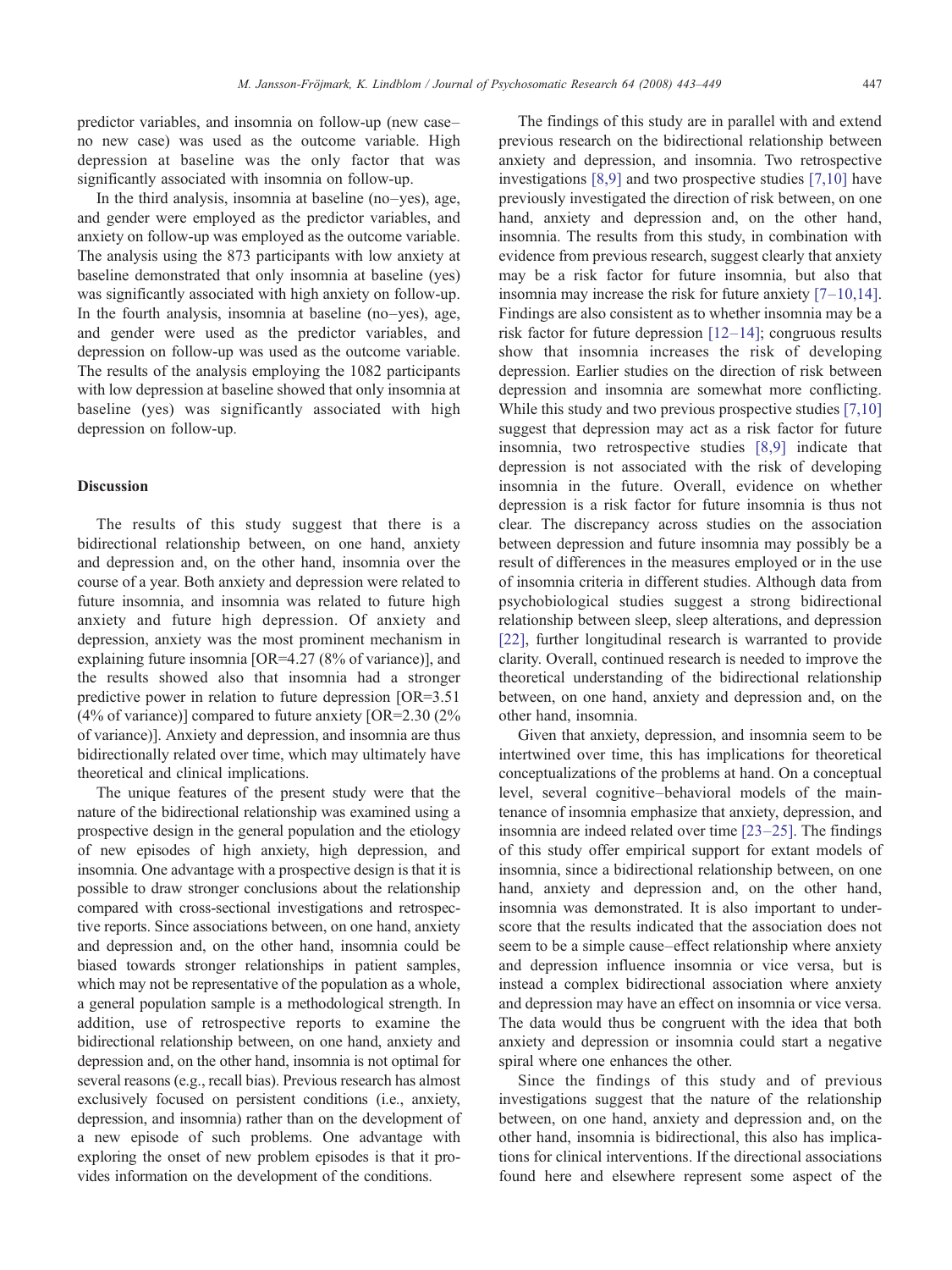<span id="page-5-0"></span>etiology of the onset of future problems with anxiety, depression, or insomnia, interventions may prevent the development of such future conditions. Of note, estimations show that 47% of the incidences of depression at 1-year follow-up could have been prevented had sleep problems at baseline been eliminated [\[26\].](#page-6-0) Although there is a clear need for future testing, effective treatment for anxiety and depression might well hamper the onset of insomnia and vice versa. The development of such interventions is vital not only because it may be possible to prevent future conditions but also because comorbid problems are often much more difficult to treat and indicate poorer prognosis [\[27\].](#page-6-0)

The current investigation has some methodological disadvantages. Although it is common to employ self-report measures in epidemiological research, it does introduce the possibility of reporting bias. However, this problem was minimized in this investigation, as the participants' baseline ratings were determined a year before anxiety, depression, and insomnia were assessed on follow-up. A second problem in this study was the 60% participation rate in the sample. Although this is not uncommon, it may restrict the generalizability of the findings. A related disadvantage was that the attrition analysis showed that increasing age and more women were associated with completion of the questionnaires, thus indicating a response bias. A third potential problem was the robustness of the definitions of anxiety, depression, and insomnia used in this study. Standardized and validated instruments were used in determining the conditions [16,18,21]. These questionnaires not only are appropriate for epidemiological studies but also have been shown to be psychometrically sound. Although it is important to underscore that the instruments used do not provide a diagnosis of anxiety or depressive disorders or insomnia, they are nevertheless relatively reliable and valid instruments [\[21\]](#page-6-0). For example, when compared with the diagnostic interview, the cutoff  $(\geq 8)$  for HADS was demonstrated to result in sensitivities and specificities of approximately 0.80 for both subscales [18]. However, future research may well employ assessments of anxiety, depression, and insomnia that are fully based on diagnostic systems. The final potential problem are the inclusion criteria used for insomnia. Since full information about cooccurring disorders (e.g., psychological, sleep, or medical) was not assessed in this study, it is likely that the sample consisted of participants with both primary insomnia and comorbid insomnia. It is therefore possible to generalize the findings to insomnia at a symptomatic level.

As a whole, this investigation in the general population demonstrated that there is a bidirectional relationship between, on one hand, anxiety and depression and, on the other hand, insomnia over the course of a year. This has theoretical implications not only on how to view the interrelated course of anxiety, depression, and insomnia and vice versa but also on how to test different interventions in research settings and to implement treatment in clinical contexts.

## Acknowledgments

We would like to express our appreciation to the Department of Occupational and Environmental Medicine at Örebro University Hospital for financial support and to Steven J. Linton for comments on an early draft of the manuscript.

# References

- [1] American Psychiatric Association. Diagnostic and statistical manual of mental disorders: fourth edition. Washington (DC): American Psychiatric Association; 1994.
- [2] American Sleep Disorders Association. International classification of sleep disorders, revised: diagnostic and coding manuals. Rochester (Minn): American Sleep Disorders Association; 1997.
- [3] Edinger JD, Bonnet MH, Bootzin RR, Doghramji K, Dorsey SM, Espie CA, et al. Derivation of research diagnostic criteria for insomnia: report of an American Academy of Sleep Medicine Work Group. Sleep 2004;15:1567–96.
- [4] Ancoli-Israel S, Roth T. Characteristics of insomnia in the United States: results of the 1991 National Sleep Foundation Survey. Sleep 1999;22:347–53.
- [5] Charon F, Dramaix M, Mendlewicz J. Epidemiological survey of insomniac subjects in a sample of 1,761 outpatients. Neuropsychobiology 1989;21:109–10.
- [6] Weyerer S, Dilling H. Prevalence and treatment of insomnia in the community: results from the Upper Bavarian Field Study. Sleep 1991;14:392–8.
- [7] Jansson M, Linton SJ. The role of anxiety and depression in the development of insomnia: cross-sectional and prospective analyses. Psychol Health 2006;21:383–97.
- [8] Johnson EO, Roth T, Breslau N. The association of insomnia with anxiety disorders and depression: exploration of the direction of risk. J Psychiatr Res 2006;40:700–8.
- [9] Ohayon MM, Roth T. Place of chronic insomnia in the course of depressive and anxiety disorders. J Psychiatr Res 2003;37:9–15.
- [10] Morphy H, Dunn KM, Lewis M, Boardman HF, Croft PR. Epidemiology of insomnia: a longitudinal study in a UK population. Sleep 2007;30:274–80.
- [11] Morgan K, Healey DW, Healey PJ. Factors influencing persistent subjective insomnia in old age: a follow-up study of good and poor sleepers aged 65–74. Age Aging 1989;18:117–22.
- [12] Cole MG, Dendukuri N. Risk factors for depression among elderly community subjects: a systematic review and meta-analysis. Am J Psychiatry 2003;160:1147–56.
- [13] Riemann D, Voderholzer U. Primary insomnia: a risk factor to develop depression? J Affect Disord 2003;76:255–9.
- [14] Taylor DJ, Lichstein KL, Durrence HH. Insomnia as a health risk factor. Behav Sleep Med 2003;1:227–47.
- [15] Lindblom K, Linton SJ, Fedeli C, Bryngelsson IL. Burnout in the working population: relations to psychosocial work factors. Int J Behav Med 2006;13:51–9.
- [16] Herrmann C. International experiences with the Hospital Anxiety and Depression Scale—a review of validation data and clinical results. J Psychosom Res 1997;42:17–41.
- [17] Zigmond AS, Snaith RP. The Hospital Anxiety and Depression Scale. Acta Psychiatr Scand 1983;67:361–70.
- [18] Bjelland I, Dahl AA, Haug TT, Neckelmann D. The validity of the Hospital Anxiety and Depression Scale: an updated literature review. J Psychosom Res 2002;52:69–77.
- [19] Partinen M, Gislason T. Basic Nordic Sleep Questionnaire (BNSQ): a quantitated measure of health and dysfunction. J Sleep Res 1995;4:  $150 - 5$ .